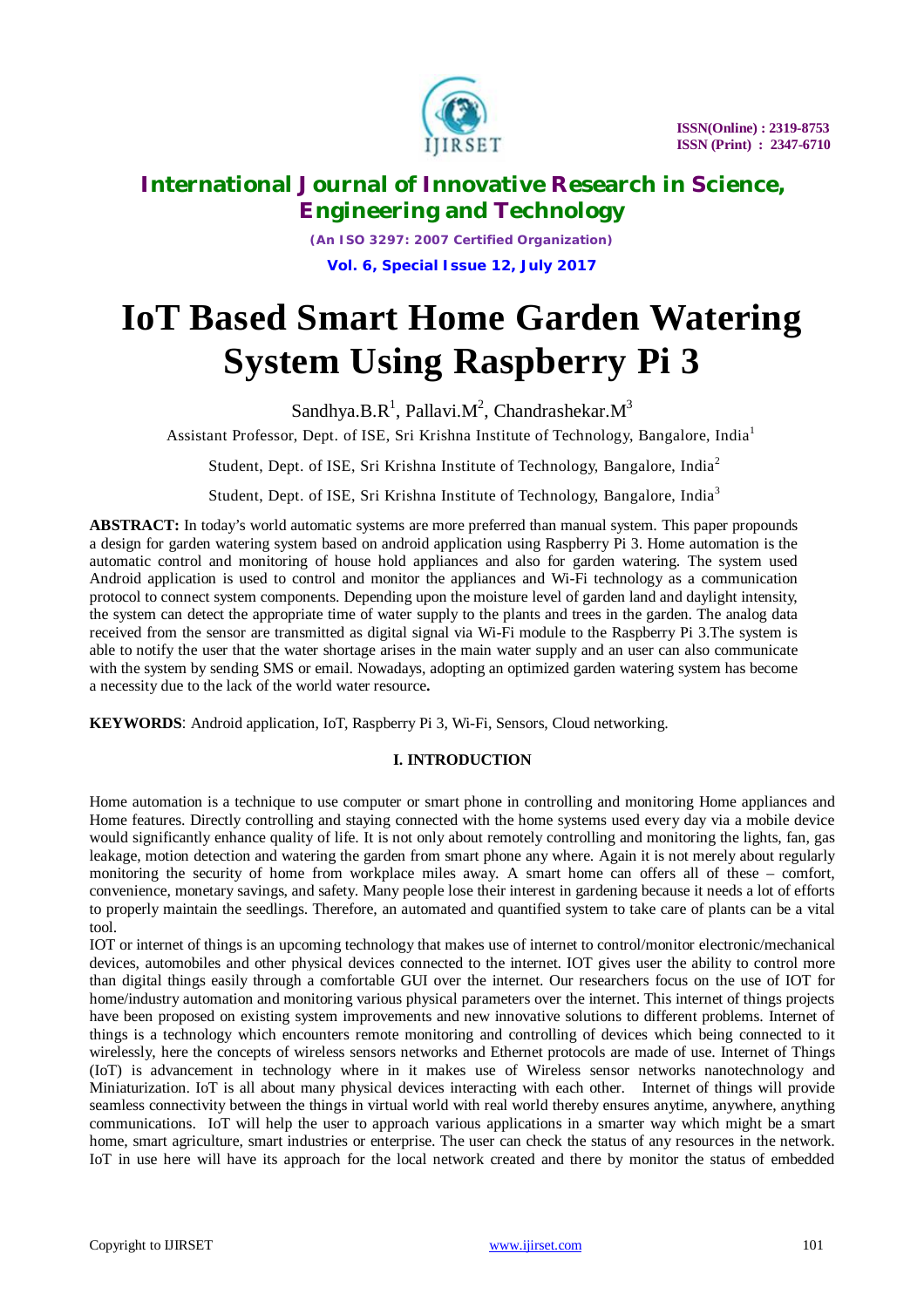

*(An ISO 3297: 2007 Certified Organization)*

### **Vol. 6, Special Issue 12, July 2017**

devices and take necessary measures passing commands controlling the devices which happen across the web server making use of Ethernet protocols

The aim of this is to demonstrate that the automatic garden watering system can be used to reduce water use. This system consists of a distributed wireless network of soil moisture, temperature and ultrasonic sensor. The experiment required sensors, Raspberry pi 3 and pipe to supply water from tank controlled by a gate. Moisture sensor was installed near the roots and daylight sensor was installed further away to clearly detect the sunbeam. These sensors send their data to the raspberry pi to analyze. Main purpose of this project is to save the water and to increase the production of trees and plants in the garden by monitoring the growth of plants. With the help of sensors, controlled by Raspberry Pi 3 microcomputer, we designed a system to automatically sprinkle accurate amount of water by detecting soil moisture, daylight intensity and water level. Each type of plant needs different soil moisture for smooth growth. Hence the soil moisture is a key variable that can be used to determine the quantity of water needed. Besides, the availability of the amount of daylight is also very crucial for a tree. Wrong timing of watering can cause more harm rather than benefit.

### **II. RELATED WORK**

The concept of smart home garden watering system is becoming popular everyday by including various features.

In [1], the system uses Cortex-A8 and ZigBee. The system consists of three parts include user intelligent control terminal, embedded home gateway and home ZigBee wireless network. It can perform functions such as safety and alarm, the indoor environment testing, household electrical appliances control and intelligent lighting and other functions. Users can access Internet web to monitor the home furnishing remotely. The users can also use cell phone with Android smart furnishing control client applications to interact remotely with home furnishing device.

In [2], the system uses Intel Galileo that employs the integration of cloud networking, wireless communication, to provide the user with remote control of various lights, fans, and appliances within their home and storing the data in the cloud. The system will automatically change on the basis of sensors' data. This system is designed to be low cost and expandable allowing a variety of devices to be controlled. The designed system not only monitors the sensor data, like temperature, gas, light, motion sensors, but also actuates a process according to the requirement, for example switching on the light when it gets dark. It also stores the sensor parameters in the cloud (Gmail) in a timely manner. This will help the user to analyse the condition of various parameters in the home anytime anywhere.

In [3], an Android based home automation system that allows multiple users to control the appliances by an Android application or through a web site is presented. The system has three hardware components: a local device to transfer signals to home appliances, a web server to store customer records and support services to the other components, and a mobile smart device running Android application. Distributed cloud platforms and services of Google are used to support messaging between the components. Distributed cloud platforms and services of Google are used to support messaging between the components. Such a design of service and data distribution through public and free Google platform makes the system cost-effective.

In [4], model includes soil moisture, temperature and pressure sensors to monitor the irrigation operations. Specifically, we take into account the case where a system malfunction occurs, as when the pipes burst or the emitters block. Also, we differentiate two main traffic levels for the information transmitted by the WSAN, and we use an adequate priority-based routing protocol to achieve high QoS performance. Simulations conducted over the NS-2 simulator show promising results in terms of delay and Packet Delivery Ratio (PDR), mainly for priority traffic.

In [5], system has a distributed wireless network of soil-moisture & temperature sensors placed in root zone of plants. Gateway unit handles sensor information, triggers actuators, and transmits data to a web application. An algorithm was developed with threshold values of sensors that was programmed into a microcontroller-based gateway to control water quantity.

In [6], the research field of wireless sensor network power efficient time is major issue which can be overcome by using ZigBee technology. The main idea is to understand how data travels through wireless medium transmission using WSN and monitoring system. Design of an irrigation system which is automated by using controllable parameter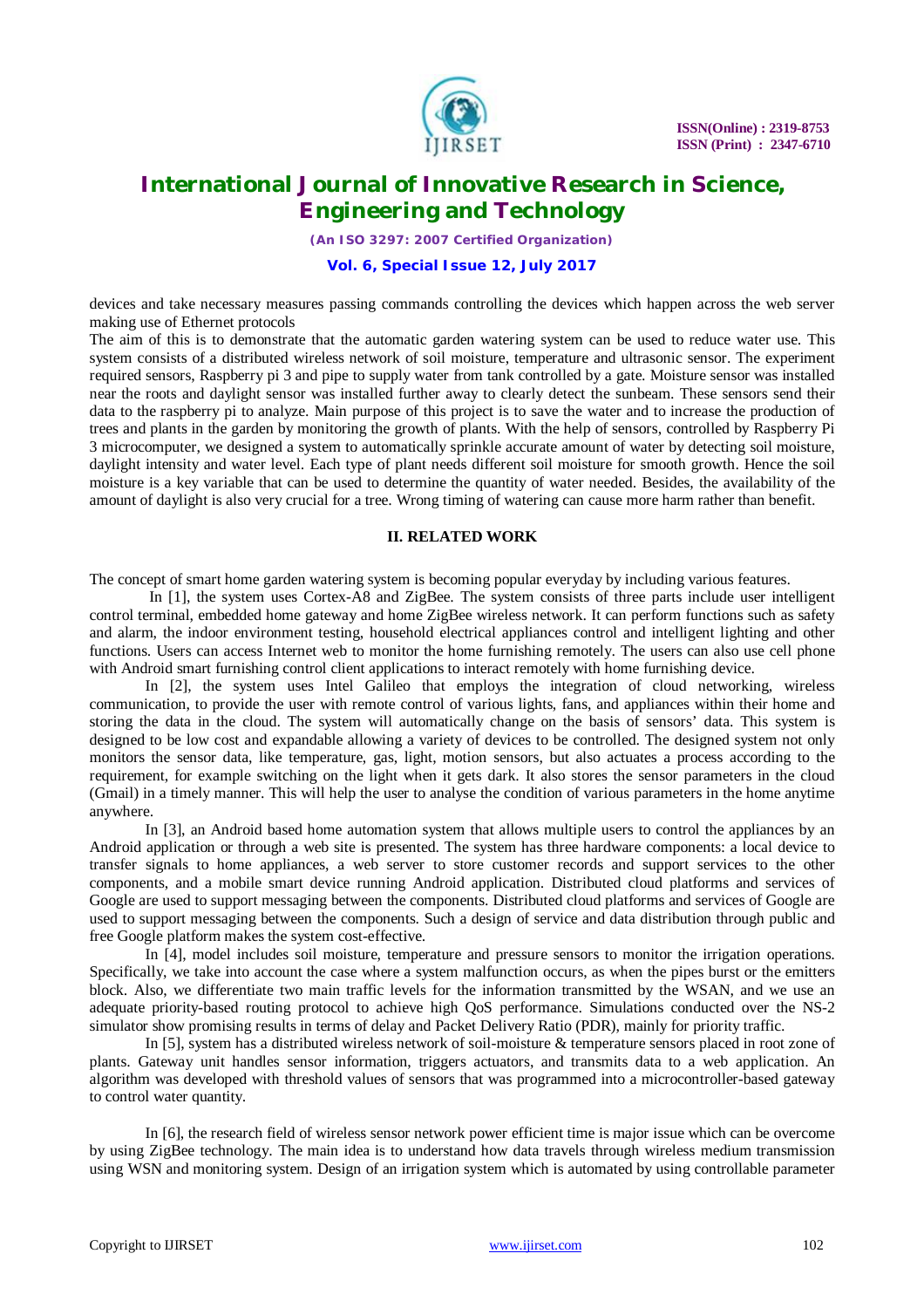

*(An ISO 3297: 2007 Certified Organization)*

### **Vol. 6, Special Issue 12, July 2017**

such as temperature, soil moisture and air humidity because they are the important factors to be controlled in PA(Precision Agriculture).

In [7], it proposes a technique of real-time spatial interpolation using nearby ASW to predict real-time local weather parameter. Also proposes a correction technique by using sparse WSN with soil moisture sensor installed in it.

### **III. SYSTEM ARCHITECTURE**

The paper presents a home automation system (HAS) based on Raspberry Pi 3 and android device using Wi-Fi Router. The main objective of the smart home automation is to provide comfortable, a convenient user interface by sensing and controlling home environment and to improve the energy efficiency by controlling and monitoring the home appliances. The figure1 shows the system architecture of HAS which consists of Raspberry Pi 3, camera, IR sensor, temperature sensor, gas sensor, LDR sensor, relay circuit, android application and home devices.



Figure 1: Architecture of Home Automation System

#### **3.1 Sensors**

Sensors are the devices which coverts the physical parameter into the electric signal. The system which shown in figure 2 consists of

- Soil moisture sensor used to measure the moisture content of the soil.
- Ultrasonic sensor used to measure the water level in the water tank.
- IR sensor used to detect motion of any object entering the home.
- LDR (Light Dependent Resistor) used detect the variation in intensity of the light and helps in controlling on/off light.
- Gas sensor used to detects the presence of abnormal gases in the home, used as a part of safety system.
- Temperature and Humidity sensor used to keep track of temperature in home environment and to control on/off fan.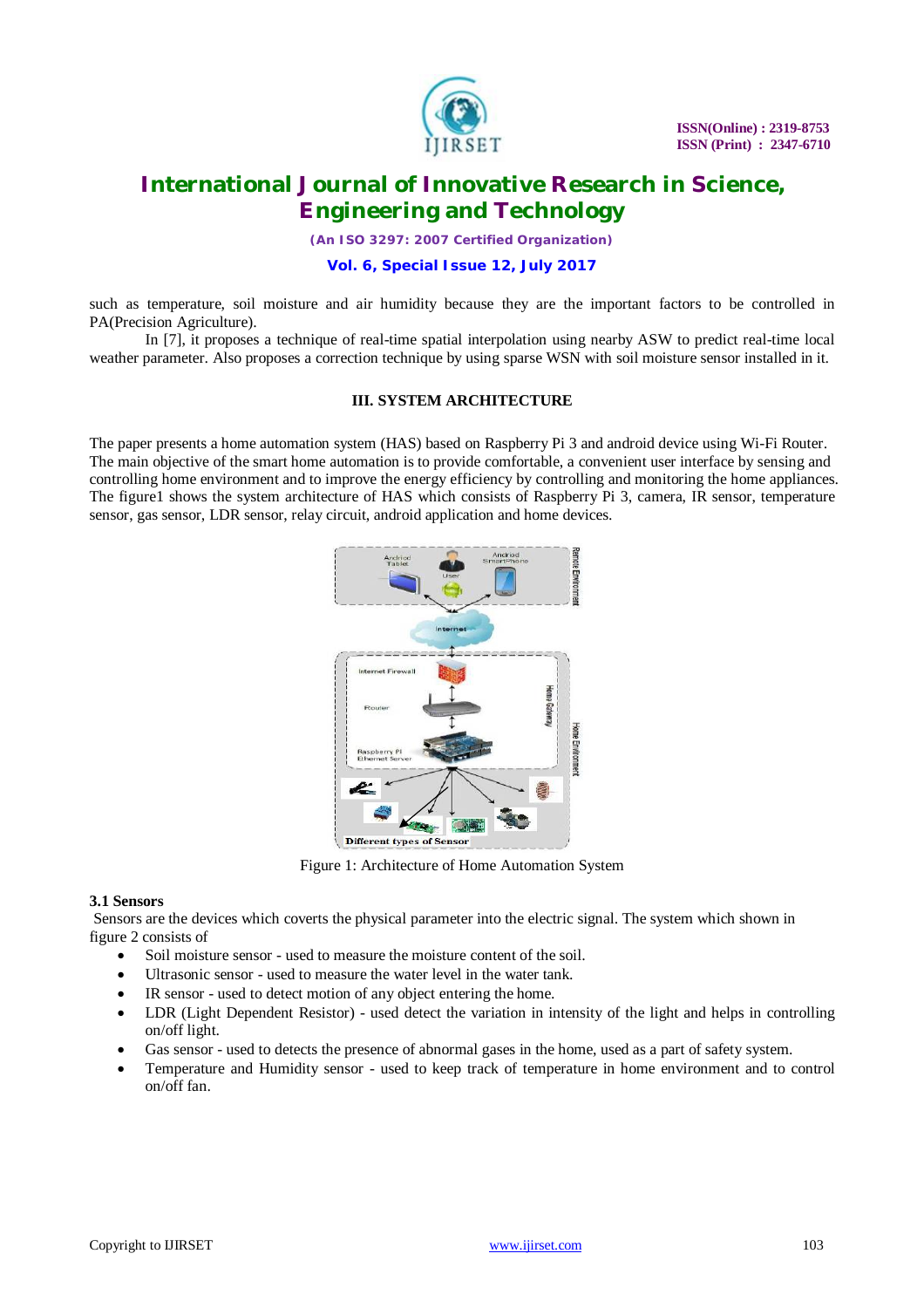

*(An ISO 3297: 2007 Certified Organization)*

**Vol. 6, Special Issue 12, July 2017**



Figure 2: Types of sensor used

### **3.2 Raspberry Pi Model B**

Raspberry pi: For this paper, of course you will need a Raspberry Pi board. The version of the board or the model (A or B) doesn't really matter, but keep in mind that you will have to connect it to your local network, so you will need a Wi-Fi dongle if you are using the A model which doesn't have an Ethernet port. In this paper, we used a Raspberry Pi model B with the Wi-Fi dongle.

The Raspberry Pi is a credit-card-sized single-board computer developed in the UK by the Raspberry Pi Foundation with the intention of promoting the teaching of basic computer science in schools. The Raspberry Pi has a Broadcom BCM2835 system on a chip (SoC), which includes an ARM1176JZF-S 700 MHz, Video Core IV GPU, and was originally shipped with 256 megabytes of RAM, later upgraded to 512 MB. It does not include a built-in hard disk or solid-state drive, but uses an SD card for booting and long-term storage.



Figure 3: Raspberry Pi Model B

### **3.3 Garden Watering**

If the soil moisture value is less than 4000 and temp is greater than 35, water will be supplied for 2 secs. If the soil moisture value is less than 4000 and temp is less than 35, water will be supplied for 1 secs. If the soil moisture value is greater than 4000, no water supply takes place



Figure 5: Garden Watering System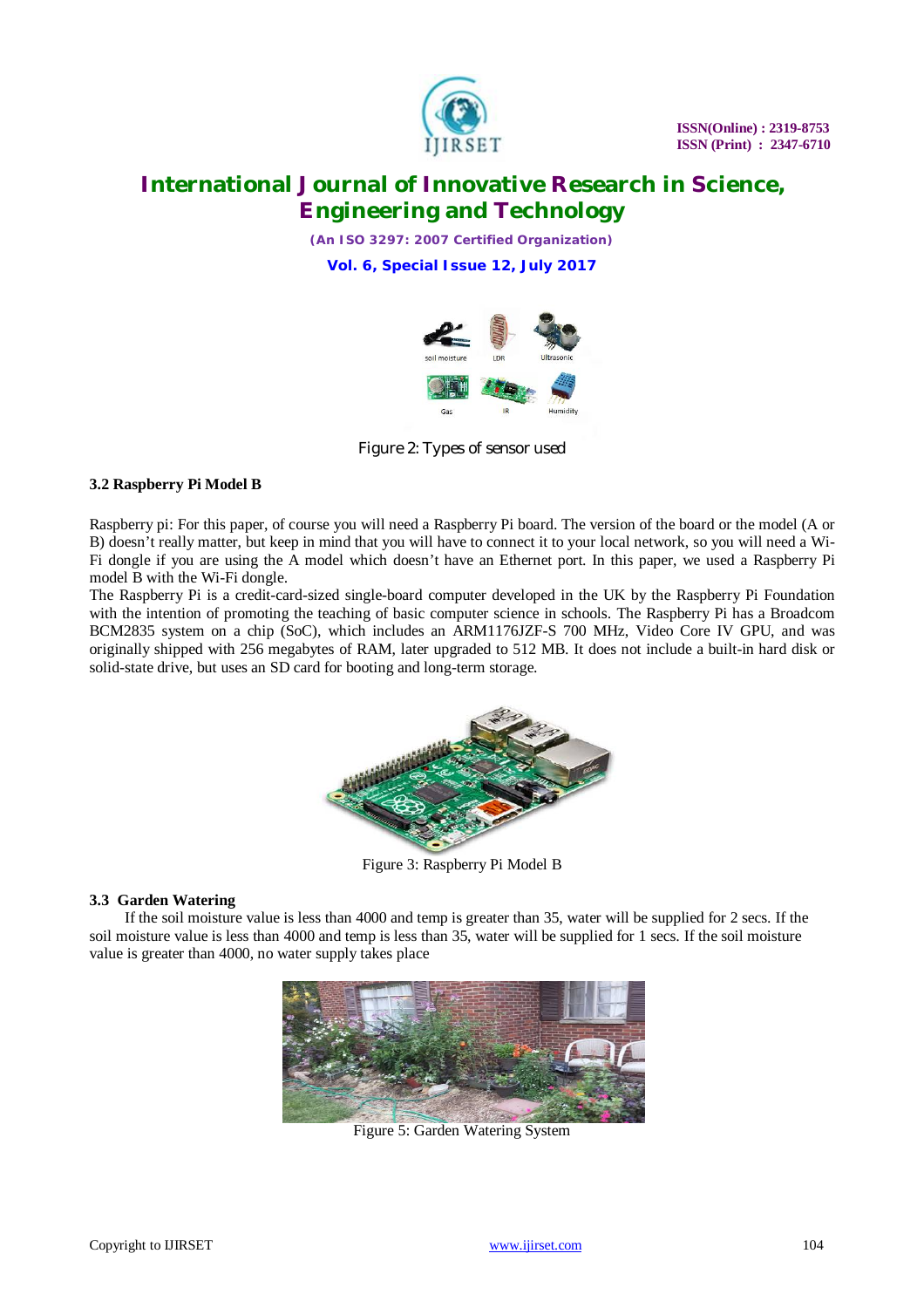

*(An ISO 3297: 2007 Certified Organization)*

**Vol. 6, Special Issue 12, July 2017**

#### **3.4 DC motor**

DC motor in simple words is a device that converts direct current (electrical energy) into mechanical energy.

#### **3.5 Android Application**

The android application is the mobile operating system installed in the user smart phone. A remote user can monitor and control the home appliances from its android application and communication is done via locally or remotely. When the threshold value of the sensor reaches maximum level the android application for smart home automation system instantly alerts the user to remotely monitor the home appliances. An android platform is used as it has a huge market and cost effective due to the open source. Besides that, android development application tools are free to download and provide flexibility to developers to easily edit and extend the source code.

| -------<br>w | EasyloT                                        |                             | н |
|--------------|------------------------------------------------|-----------------------------|---|
|              | <b>Plant irrigator</b>                         |                             |   |
|              | Irrigate pump<br>Esp8266 N5S0<br>OFF           | Fri, 22/05/2015<br>23:35:15 | Ð |
|              | Auto mode<br>Esp8266 N5S1<br>ON                | Fri, 22/05/2015<br>23:13:12 | Ð |
|              | Soil humidity sensor<br>Esp8266 N5S2<br>99 %   | Fri, 22/05/2015<br>23:39:33 | D |
|              | Soil humidity treshold<br>Esp8266 N5S3<br>51 % | Fri. 22/05/2015<br>23:35:37 | D |
|              | <b>SMS notifications</b>                       |                             |   |
| Configure    |                                                | Change password<br>Logoff   |   |

Figure 4: Android Application for HAS

### **IV. METHODOLOGY**

The proposed method consists of different sensors like temperature, gas, motion, soil moisture, ultrasonic and humidity. Initially the Raspberry Pi 3 connects to the internet through Wi-Fi. When the connection is established it will start reading the parameters of sensors. The threshold levels for the required sensors are set. The sensor data are sent to the web server and stored in the cloud. The data can be analysed anywhere any time. If the sensor parameters are greater than the threshold level then the respective buzzer will be raised and the required actuation is done for the controlling of the parameters. In the proposed model the temperature, gas leakage, motion in the house is monitored. The temperature and the motion detection are stored in cloud for analysis. If the temperature exceeds the threshold level then the cooler will turn on automatically and it will off when the temperature comes to control. Similarly when there is a leakage of gas in the house alarm is raised giving the alert sound. The required lights are turned on/off automatically by detecting the light outside the house. Enhanced features are improved power consumption, increased connectivity and greater IO which made this powerful, small and lightweight ARM based computer. The Raspberry Pi cannot directly drive the relay. It has only zero volts or 3.3V. It needs 12V to drive electromechanical relay. In that case it uses a driver circuit which provides 12V amplitude to drive the relay. Sensors connected to the Raspberry Pi board give a resistance variation at the output. This signal is applied to the comparator and signal conditioning circuit which has potentiometer to decide the moisture level above which the output of comparator goes high. This output signal is given to the Raspberry Pi board. If the soil moisture value is above the moisture level then the 3 phase induction motor will be OFF, whereas if the moisture level is low motor will be ON through the relay. For monitoring the farm at night LDR is used which controls the light automatically.